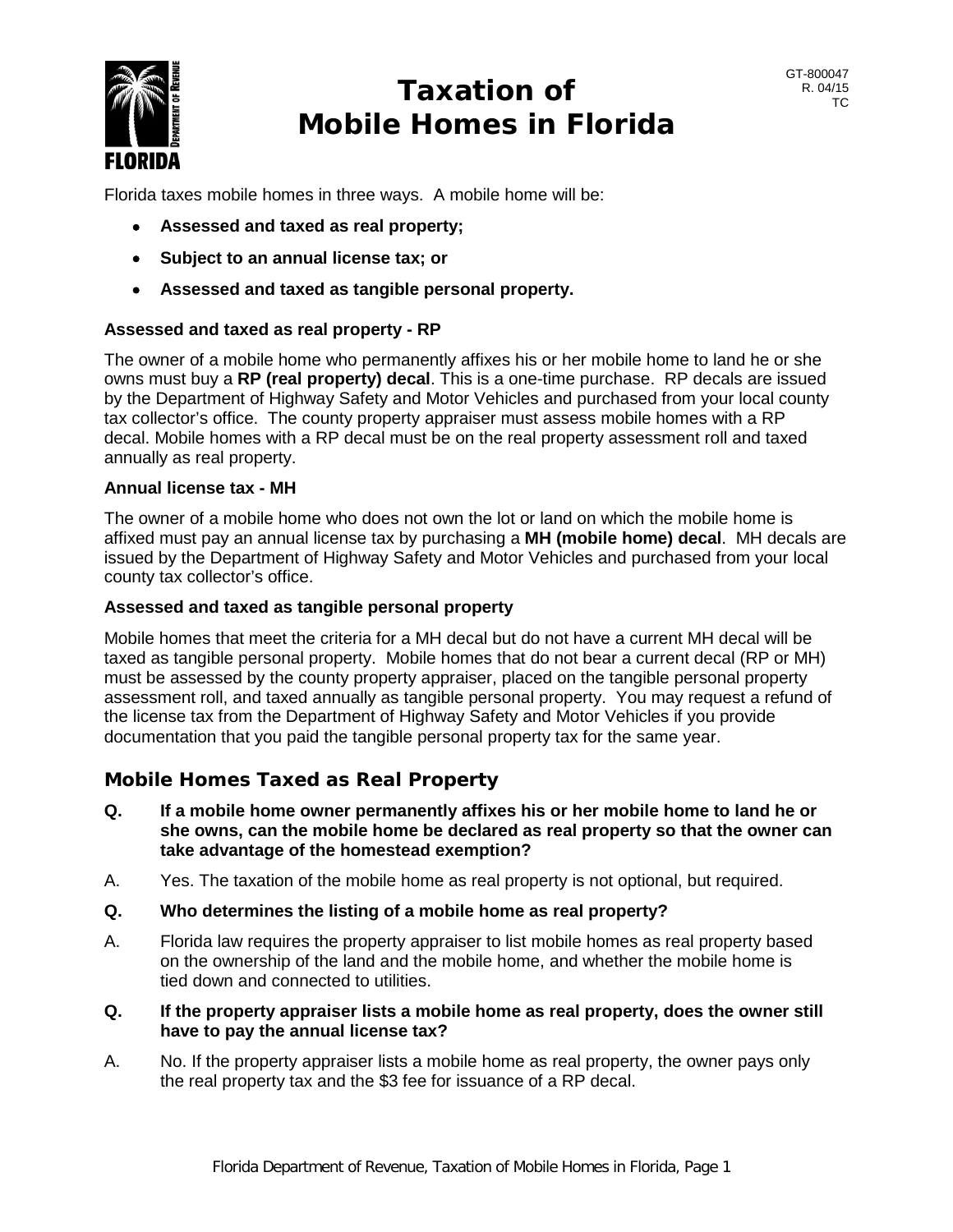## **Q. How will the mobile home be listed for tax purposes if a mobile home owner permanently affixes his or her mobile home to land he or she owns with another person?**

A. When there are multiple owners of a mobile home and at least one of the owners is the owner of the land where the mobile home is affixed, the property appraiser will list and tax the mobile home as real property. Multiple owners can individually claim homestead exemption only on their proportionate share of the total value of the mobile home and land.

# **Q. How does sales tax apply to the repair of mobile homes classified as real property?**

A. Sales tax applies to the repair of mobile homes classified and taxed as real property, as provided in Rule 12A-1.051, Florida Administrative Code (F.A.C.), *Sales to or by Contractors Who Repair, Alter, Improve and Construct Real Property*. For more information, see the *Building Contractors* brochure (GT-800007) and the *Mobile and Manufactured Home Repairs and Improvements* brochure (GT-800069).

# **Mobile Homes Taxed as Tangible Personal Property**

- **Q. If the owner of a mobile home that does not qualify as real property receives an assessment for tangible personal property tax, can he or she cancel the assessment by paying the previous year's annual license tax and purchasing the MH series sticker?**
- A. No. Paying the license tax after the property appraiser makes an assessment does not cancel the assessment. Any mobile home that does not bear a current MH decal on January 1 is tangible personal property and is taxed as such for that year.

#### **Q. What if the mobile home owner bought the MH decal but did not have it properly affixed on January 1?**

A. The mobile home owner may request relief from the tangible personal property tax when the owner can provide documentation that the MH decal was purchased before January 1 of the current tax year.

#### **Q. Does the occasional or isolated sales tax exemption apply to mobile homes classified as tangible personal property?**

A. No. Any transfer of ownership of a mobile home classified as tangible personal property or that has a MH decal is subject to sales and use tax.

#### **Q. Does sales tax apply to the repair of mobile homes classified as tangible personal property?**

A. Yes. Repairs and improvements to mobile homes classified as tangible personal property or that have a MH decal are subject to sales tax and applicable discretionary sales surtax on the total charge for the repairs and improvements, including materials and labor.

#### **Q. How does sales tax apply to appurtenances?**

*Appurtenances include items such as carports, sunrooms, utility sheds, furniture, freezers, refrigerators, drapes, or air conditioner compressor or condenser units located outside the mobile home.*

A. Appurtenances that are sold by registered sales tax dealers, or by any person required to be a registered dealer, in conjunction with the mobile home, are subject to sales tax and applicable discretionary sales surtax.